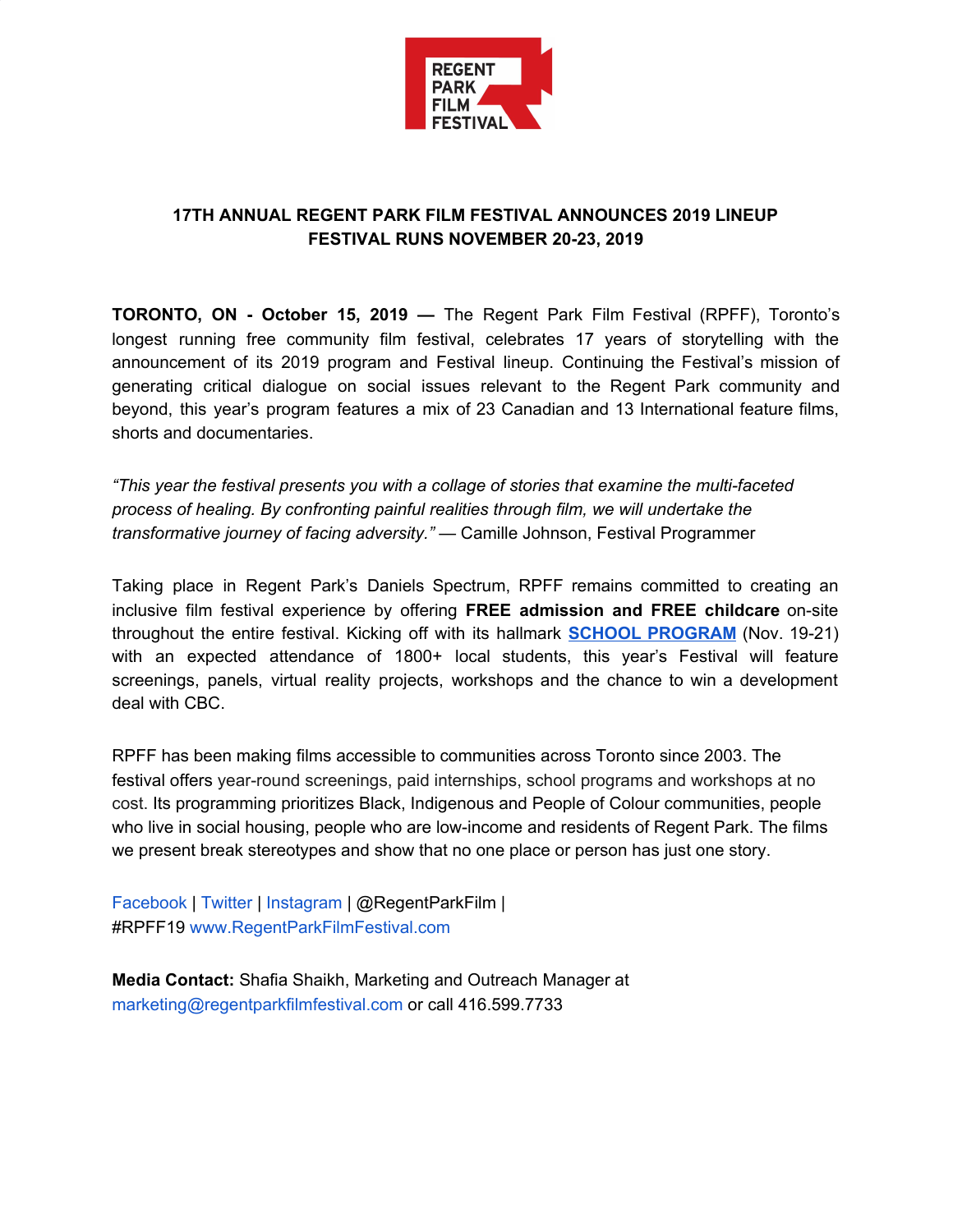### **FESTIVAL HIGHLIGHTS**

#### **OPENING NIGHT: EMERGING DIRECTORS' SPOTLIGHT & PITCH CONTEST**

Wednesday, November 20 | 6:00 PM - 8:00 PM

Hosted by actor, filmmaker, and YouTuber **Kiran Rai aka KayRay**, our Opening Night features the best of Canada's emerging talent. Beginning with a screening of previous works from four selected filmmakers, followed by a live pitch competition, this exciting opportunity gives filmmakers a platform to have their ideas heard in front of a jury of industry experts and live audience, for the chance to **win a development deal with the CBC** and a **\$1000 cash reward**, courtesy of RBC! .

# **CLOSING NIGHT FILM: ATLANTICS (dir. Mati Diop, France, Senegal, Belgium)**

Saturday, November 23 | 8:30 PM - 10:45 PM

Regent Park Film Festival proudly comes to a close with Mati Diop's debut feature film *Atlantics*. The drama captures two lovers as they sneak private moments with the urgency of youthful desire. Through loss and tragedy, Diop's film weaves together a beautiful love-ghost-story, set against the backdrop of Senegal's bustling capital, Dakar.

### **THE FAREWELL (dir. Lulu Wang, USA) + TALKBACK WITH SPECIAL GUESTS**

#### Saturday, November 23 | 3:00 PM - 5:00 PM

This critically acclaimed independent film tells the story of family, obligation and home through the eyes of Billi, a Chinese-born, U.S.-raised girl, as she returns to Changchun, China. Billi quickly learns that their beloved family matriarch, Nai-Nai, has been given mere weeks to live, but everyone has decided not to tell Nai Nai herself.

# **UNDER CONSTRUCTION (dir. Rubaiyat Hossain, Bangladesh) + TALKBACK WITH SPECIAL GUESTS**

#### Saturday, November 23 | 5:30 PM - 7:30 PM

*Under Construction* tells the powerful story of Muslim theater actress, Roya, as she decides to reconstruct a famous and politically-minded play for modern times, reclaiming her identity, her freedom and her sexuality in the process. Through this empowering drama, Hossain navigates the nuances and intricacies of culture, patriarchy, and passion.

# **OUR DANCE OF REVOLUTION (dir. Phillip Pike, Canada)** *with* **HAUS (dir. Joseph Amenta, CANADA)**

#### Friday, November 22 | 9:00 PM - 11:00 PM

*Our Dance of Revolutio*n tells the story of how Black queer folks in Toronto faced every adversity, from invisibility to police brutality, and over a four-decade span rose up to become a vibrant, triple-snap-fierce community. This feature is paired with *Haus*, a Canadian short tackling homelessness and belonging.